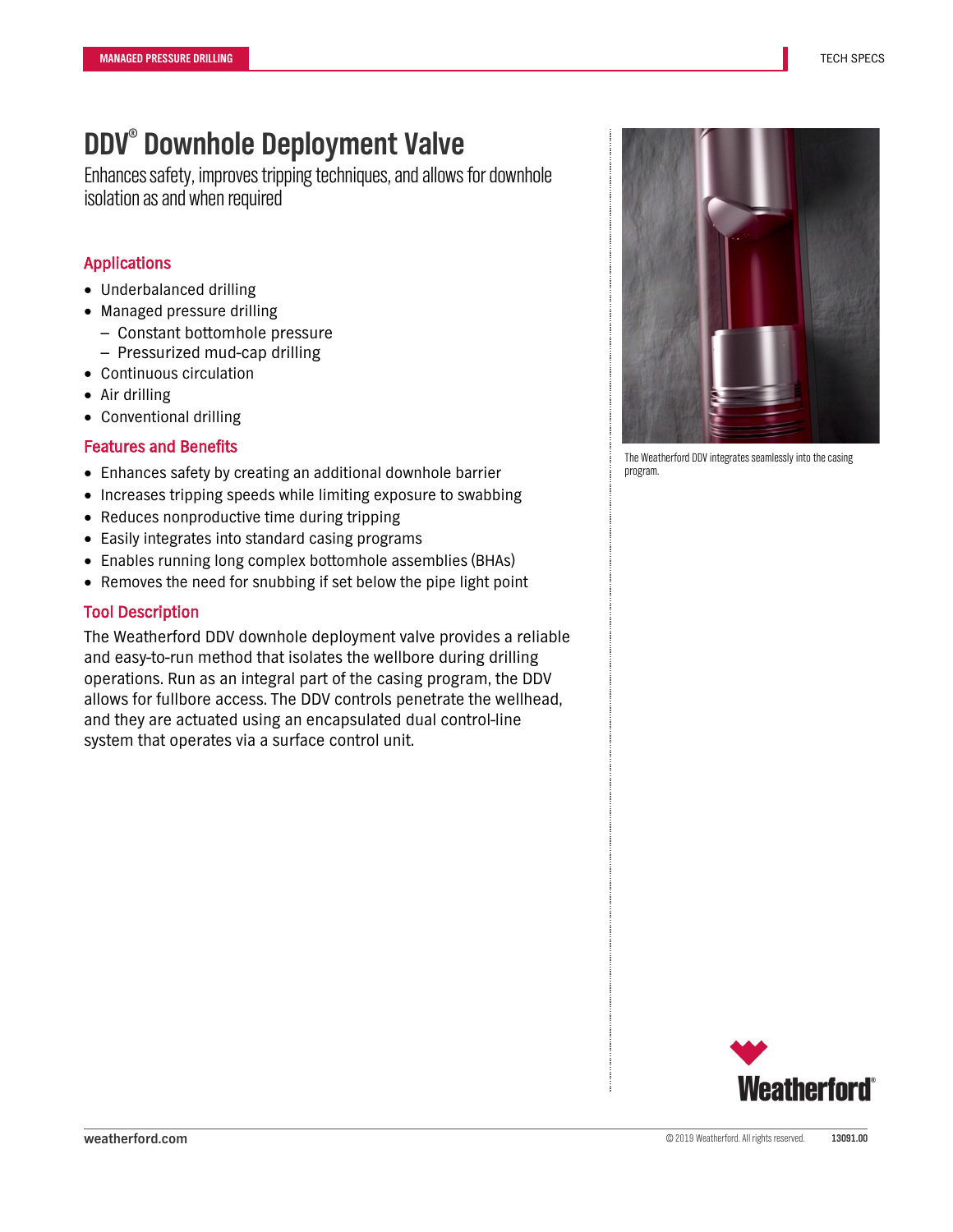### Specifications

| <b>Size</b>                           | 7 in.                                | 7 in.                                 | 7 in.                             | 7 in.                                | $7-5/8$ in.                       | $9-5/8$ in.                       | $9-5/8$ in.                    | $10-3/4$ in.                       | $7$ in. $*$                       |
|---------------------------------------|--------------------------------------|---------------------------------------|-----------------------------------|--------------------------------------|-----------------------------------|-----------------------------------|--------------------------------|------------------------------------|-----------------------------------|
| <b>OD</b>                             | 8.5 in.                              | 8.5 in.                               | 8.25 in.                          | 8.312 in.                            | 9.125 in.                         | 12 in.                            | 12 in.                         | 12 in.                             | 8.4 in.                           |
| ID                                    | 6.19 in.                             | 6.266 in.                             | 6.094 in.                         | 6.094 in.                            | 6.662 in.                         | 8.681 in.                         | 8.535 in.                      | 8.750 in.                          | 6.094 in.                         |
| Casing<br>weight                      | 26.0 lb<br>$(11.8 \text{ kg})$       | 26.0 lb<br>$(11.8 \text{ kg})$        | 32.0 lb<br>$(14.5 \text{ kg})$    | 32.0 lb<br>$(14.5 \text{ kg})$       | 33.7 lb<br>$(15.3 \text{ kg})$    | 47.0 lb<br>$(21.3 \text{ kg})$    | 53.5 lb<br>$(24.3 \text{ kg})$ | 97.1 lb<br>$(44.0 \text{ kg})$     | 32.0 lb<br>$(14.5 \text{ kg})$    |
| Casing grade<br>equivalent            | L80                                  | 5K                                    | 5K                                | 10K                                  | P110                              | L80                               | Q125                           | T95                                | 5K                                |
| Capacities                            |                                      |                                       |                                   |                                      |                                   |                                   |                                |                                    |                                   |
| <b>Burst</b><br>(working)             | 6,000 psi<br>$(41.4 \, MPa)$         | 5,000 psi<br>$(34.5 \, MPa)$          | 5,000 psi<br>$(34.5 \text{ MPa})$ | 10,000 psi<br>$(68.9.5 \text{ MPa})$ | 8,685 psi<br>$(59.9 \text{ MPa})$ | 5,500 psi<br>$(37.9 \text{ MPa})$ | 9,910 psi<br>(68.3 MPa)        | 11,400 psi<br>$(78.6 \text{ MPa})$ | 5,000 psi<br>$(34.5 \text{ MPa})$ |
| Collapse<br>(working)                 | 4,500 psi<br>$(31.0 \text{ MPa})$    | 5,000 psi<br>(34.5 MPa)               | 5,000 psi<br>$(34.5 \text{ MPa})$ | 8,000 psi<br>(55.2 MPa)              | 6,280 psi<br>$(43.3 \text{ MPa})$ | 4,000 psi<br>$(27.6 \text{ MPa})$ | 6,750 psi<br>(46.5 MPa)        | 11,970 psi<br>$(82.5 \text{ MPa})$ | 5,000 psi<br>(34.5 MPa)           |
| Tensile load                          | 604,000 lb<br>$(273,970 \text{ kg})$ | 600,000 lb<br>$(272, 155 \text{ kg})$ | 600,000 lb<br>(272,155 kg)        | 897,000 lb<br>(406,872 kg)           | 1,069,000 lb<br>(484,890 kg)      | 1,086,000 lb<br>(492,601 kg)      | 1,595,000 lb<br>(723,480 kg)   | 1,700,000 lb<br>(771,107 kg)       | 885,000 lb<br>(401,429 kg)        |
| <b>Differential</b><br>across flapper | 5,000 psi<br>(34.5 MPa)              | 5,000 psi<br>(34.5 MPa)               | 5,000 psi<br>$(34.5 \text{ MPa})$ | 10,000 psi<br>$(68.9 \text{ MPa})$   | 5,000 psi<br>$(34.5 \, MPa)$      | 5,000 psi<br>$(34.5 \, MPa)$      | 5,000 psi<br>(34.5 MPa)        | 5,000 psi<br>$(34.5 \, MPa)$       | 5,000 psi<br>(34.5 MPa)           |
| Environment                           |                                      |                                       |                                   |                                      |                                   |                                   |                                |                                    |                                   |
| Suitable<br>for $H_2S$                | Yes                                  | No                                    | No                                | <b>No</b>                            | No                                | Yes                               | No                             | Yes                                | Yes                               |
| Suitable<br>for $CO2$                 | <b>No</b>                            | No                                    | No                                | N <sub>o</sub>                       | No                                | No                                | No                             | No                                 | Yes                               |

\*The last vertical column in this table provides specifications for the RIT DDV.

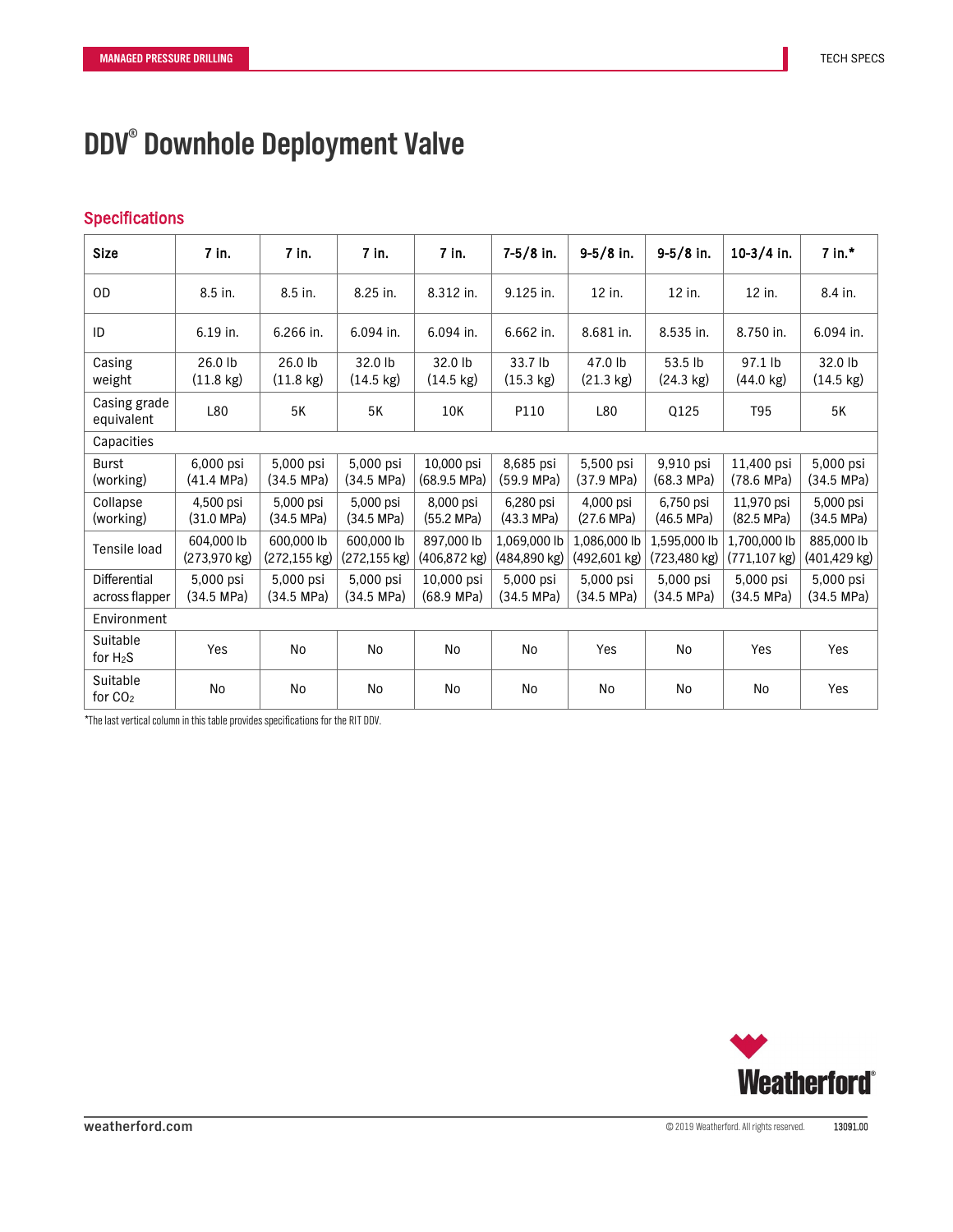# Specifications (continued)



The above diagram illustrates the general layout of DDV equipment.